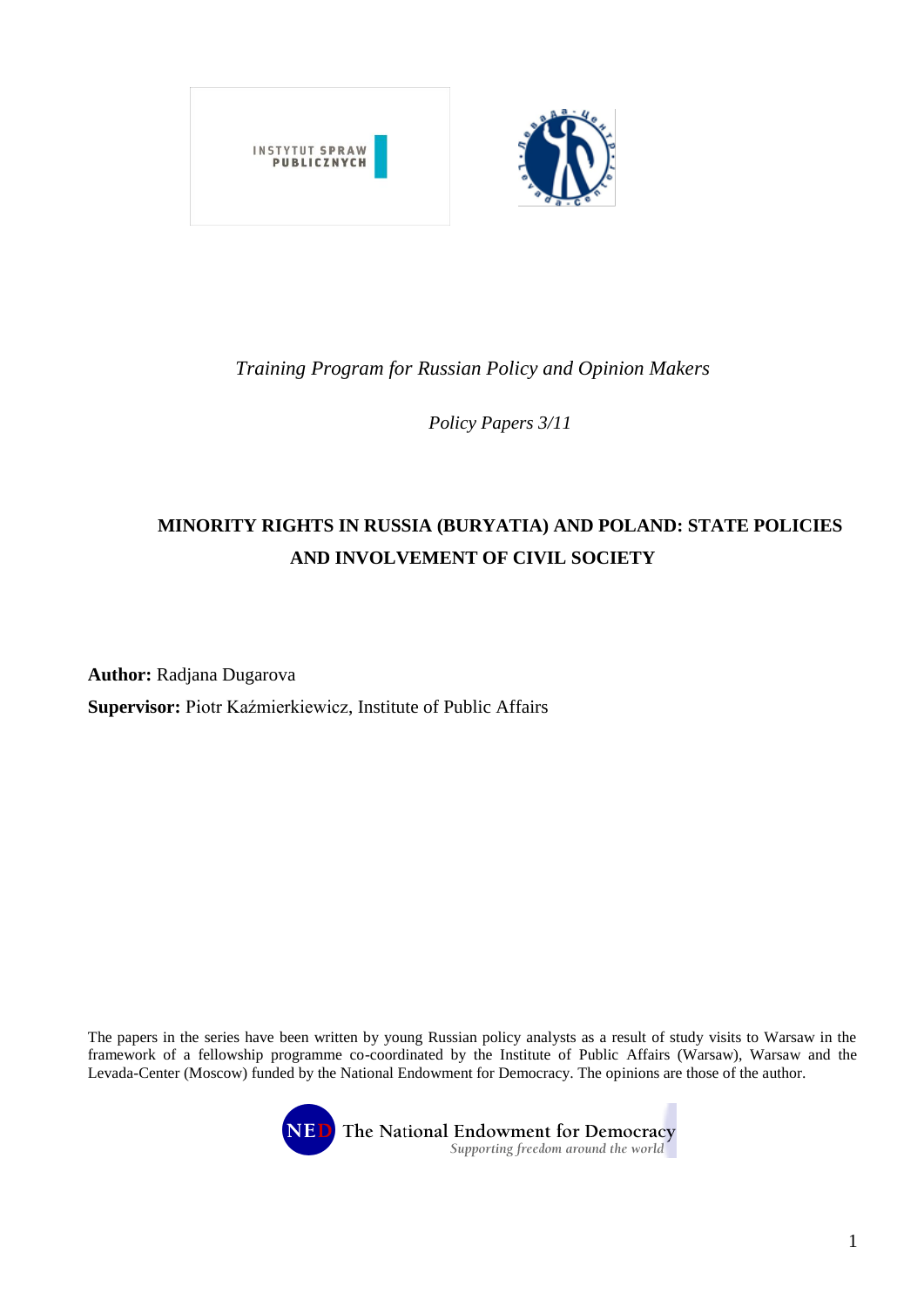## **1. Introduction**

Interethnic concord is a precondition for the development of every multiethnic state. The protection of minorities in the liberal democratic model is viewed as a culture-enriching factor, leading to social peace and serving as a test of the democratic nature of a country's government, as *progress in democratization is measured in terms of the degree to which minority rights are respected and the consequences of former discrimination have been overcome*.

Guaranteeing good management of ethnic, linguistic, religious and cultural diversity should be viewed as an urgent priority, so as to prevent interethnic conflicts from spreading all over the Russian Federation. The situation with regard to interethnic relations in multiethnic Russia for the last decade has been characterized by a gradual escalation of ethnic and racial violence by Russian nationalist extremist groups and retaliatory anti-Russian actions in national republics. The sense of urgency regarding the deteriorating situation concerning autochthonous languages and the lack of legal means to secure their interests within the current political system have at times pushed the "titular nationalities" of republics to take radical action in order to protect their language and their identity. An example was a rally in defense of the Tatar language held on May 1, 2011 in Kazan, Tatarstan, where protesters raised a banner bearing the slogan "Suitcase – railway station – Russia". Such rallies in defense of autochthonous languages organized in Tatarstan, Bashkortostan and Sakha-Yakutia show that there is an acute need for a new vision of national policy in Russia, based on a dialogue between federal and regional authorities and minority NGOs.

This paper analyses the contemporary state of affairs with regard to the observance of linguistic and cultural rights of minorities in Russia (focusing on Buryatia) and summarizes the European experience in this area (focusing on the Poland). It presents an overview of the linguistic legislation in both countries, as well as the institutional setup in the field of national policy. A substantial part of the paper is devoted to a description of the Polish system of institutionalization of minority rights and the best practices in the area of minority protection, which can be adapted to solve similar problems in Russia. **The main goal** of the paper is to propose recommendations to policy makers at the federal and regional levels regarding possible ways of implementation of policies on minority protection and the establishment of cooperation between the state and minority communities.

## **2. Description of the Issue**

#### 2.1. Linguistic legislation in the Russian Federation and the Republic of Buryatia

The Russian Federation is made up of more than 160 ethnic groups and an almost equal number of languages spoken. Ethnic minorities represent approximately 28 million people, 20% of the total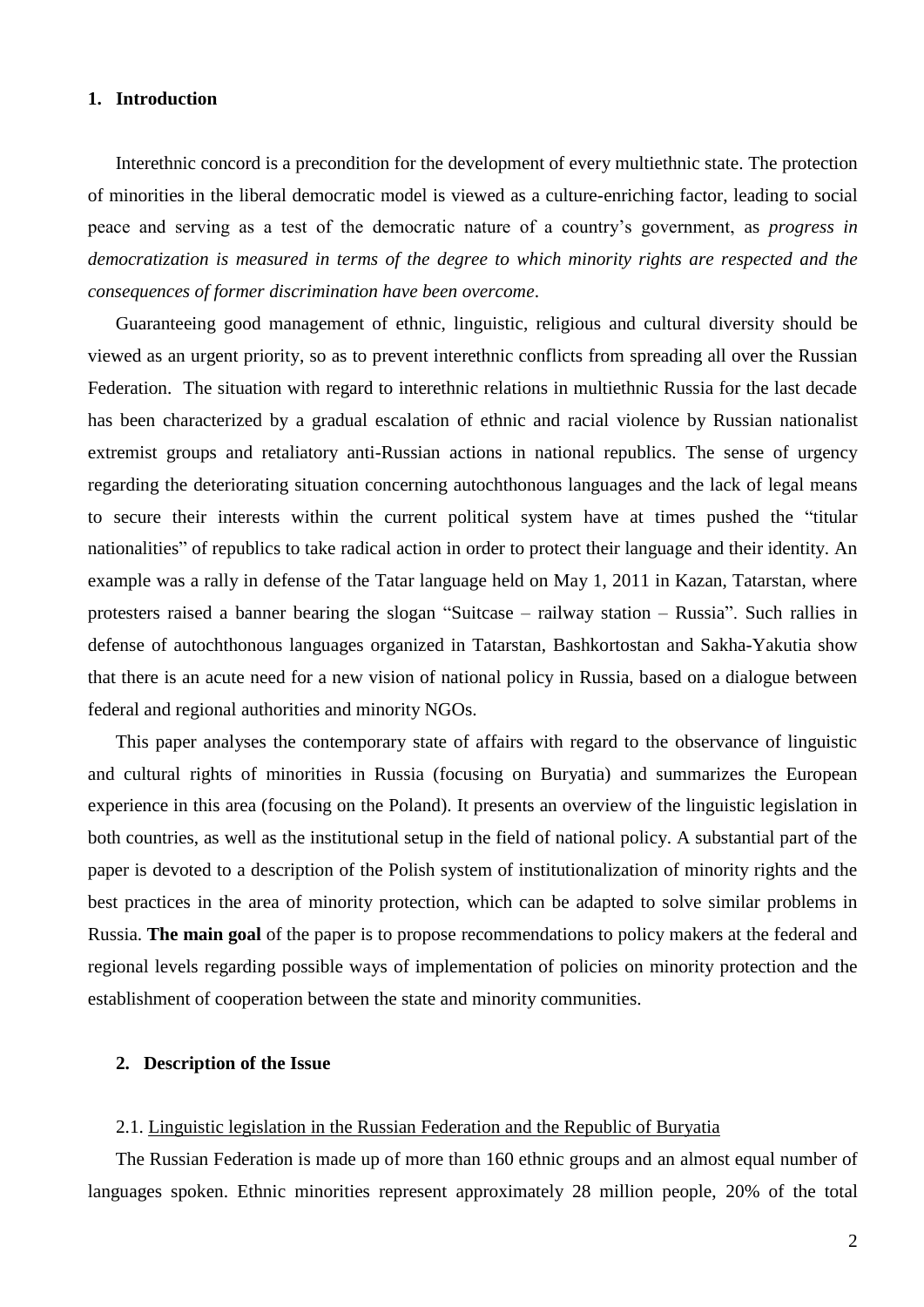population. This ethnic, linguistic and cultural diversity is reflected in the Federal Statutes, with 21 National Republics and several Autonomous Regions and Districts. Minority regions are characterized by a strong interweaving of peoples. The UNESCO Red Book of Endangered Languages only reports on three minority languages in Russia that are not endangered, all the others being either "on the verge of extinction" or "threatened."

According to the Constitution of the Russian Federation, the Republics have the right to establish their own state languages. <sup>1</sup> Russia promulgated the first linguistic law in its history on October 25, 1991, in which the languages of the country were mentioned as an integral part of the national patrimony and of its historical and cultural heritage.<sup>2</sup> The Federal Law on National and Cultural Autonomy, passed on June 17, 1996, proclaims the right to maintain and develop the autochthonous languages of the Republics and autonomous territorial bodies, $3$  and recognizes the right of pupils to be educated in Primary School in the mother tongue of the pupil, as well as to choose the language of education.<sup>4</sup> The official status of the Buryat language is proclaimed in the Constitution of the Republic of Buryatia<sup>5</sup> and in the Law on the Languages of the Republic of Buryatia.<sup>6</sup>

On December 1, 2007, amendments to Federal Law #309 on Education were made according to which national/regional and school components of the federal educational standard were abolished. The new amendments provoked vehement discussions among educators and the public in general. Minority communities were concerned that realization of the law would lead to limitation of the rights of the peoples of the Russian Federation to national and cultural development, to the abolition of education in the mother tongue and of the learning of national culture and history in national schools and schools with a national-cultural component. Nevertheless, the new federal educational standard was adopted.

Changes made to the Federal Law on December 1, 2007 were meant, on the one hand, to provide "unity of the federal, cultural and educational space" but, on the other hand, excluded a mechanism for "protection and development by the educational system of national cultures, regional cultural traditions and peculiarities in the conditions of the multi-ethnic state." The Law of the Russian Federation of February 10, 2009 #18 "On changes in separate legislative acts of the Russian Federation concerning the activities of federal universities" clarified the situation somewhat. The following wording was added to Article 29 "Competence of the subjects of the Russian Federation": "participation in the

<u>.</u>

 $1$  The Constitution of the Russian Federation (adopted at National Voting on December 12, 1993). Chapter 3, Article 68.2.  $2$  The Law on the Languages of the Peoples of the Russian Federation (adopted by the State Duma on October 25, 1991,

<sup>#1807-1,</sup> amended by the Federal law, July 24 1998, # 126-FZ). Introduction.

<sup>&</sup>lt;sup>3</sup> The Russian Federation Federal Law on National and Cultural Autonomy (passed on June 17, 1996, #74-FZ). Article 9. 4 Ibid., Articles 10, 11,12.

<sup>&</sup>lt;sup>5</sup> The Constitution of the Republic of Buryatia (adopted by the Supreme Soviet of the Republic of Buryatia on February 22, 1994). Chapter 3, Article 67.

<sup>&</sup>lt;sup>6</sup> The Law on the Languages of the Republic of Buryatia (adopted by the Supreme Soviet of the Republic of Buryatia on June 10, 1992, #221-XII).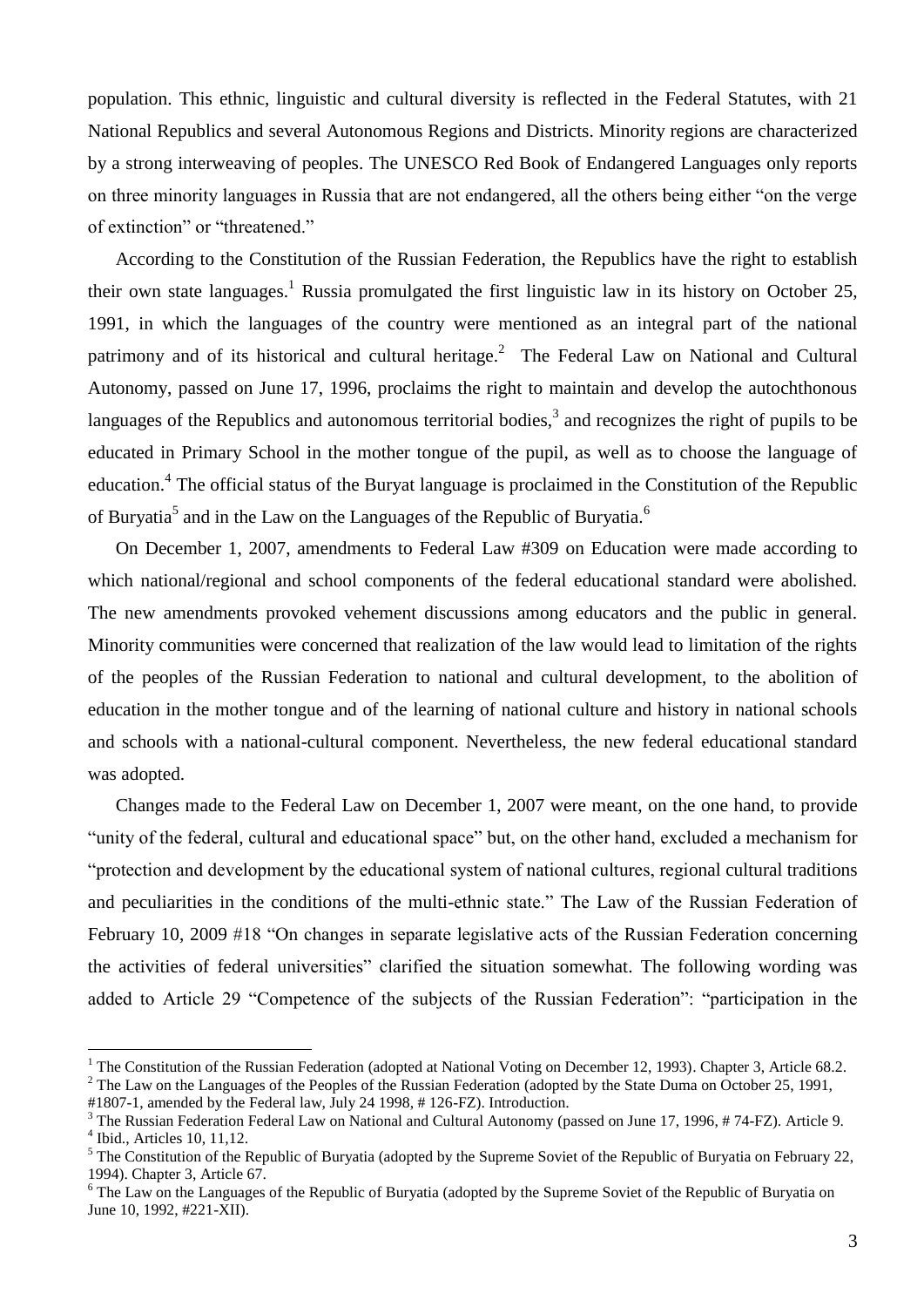development - on the basis of federal state educational standards or federal state requirements - of approximate major educational programs with due account taken of their level and direction (taking into consideration regional, national and ethno-cultural peculiarities)." Implementation of this provision at the current stage gives subjects of the Russian Federation some opportunity to have a say in the educational content in the area of fostering ethno-cultural identity in ethnic minority pupils.

Regretfully, the languages of many peoples in Russia do not function as languages of school education (the latter being the major condition for the preservation and development of a literary language in a multilingual environment), being only taught as a separate subject. Such an approach does not facilitate the development of balanced bilingualism and narrows the functioning of a language. For instance, in the Republic of Buryatia there is not a single school with an immersion method of learning the Buryat language; only one school in the capital city of Buryatia – Ulan-Ude – uses Buryat as a language of instruction for some curricula subjects. However, in other schools in Ulan-Ude, Buryat is taught as a subject, but the number of primary schools in villages that use Buryat as a language of education is gradually decreasing.

**As regards the observance of the part of the existing linguistic legislation concerning the functioning of autochthonous languages in the official and public sphere, one has to admit that in many respects, the laws exist only on paper**. Buryat is hardly used in the public sphere. For instance, there have been occasions when Buryat repatriates from China who did not speak Russian were unable to interact with officials in public offices and thus could not exercise their right to use the second state language of the Republic of Buryatia. In the Constitution of the Republic of Buryatia (Article 70), it is stated that the President must know the state languages of the Republic of Buryatia. On June 15, 2007 the People's Khural (Parliament) of the Republic of Buryatia approved the candidacy of Vyacheslav Nagovitsyn, the Deputy Governor of Tomsk region, for the Presidency of Buryatia. After his inauguration he made a promise to learn Buryat, but has not kept it yet. These examples show that without due mechanisms of public control, the linguistic legislation in the eyes of both the authorities and citizens becomes optional, rather than compulsory and equally binding for all. Thus, **it is fundamental for the construction of a civil society to find and introduce such mechanisms of public auditing that would reinforce the legislation**. According to a number of Buryat NGO activists and academics, the President of Buryatia should be obliged to pass an examination to prove his/her proficiency in Buryat, at least after a year in office.

Though certain steps have been taken by the Government of the Republic of Buryatia to start solving the problem of the (impending) extinction of the Buryat language,<sup>7</sup> there is still a lack of adequate policy with regard to the rights of minorities from the side of the Federal State. **One of the** 

1

 $7$  The State Program of the Republic of Buryatia "Preservation and development of the Buryat Language" for the years 2011-2014 was approved by the Government of the Republic on August 2, 2010.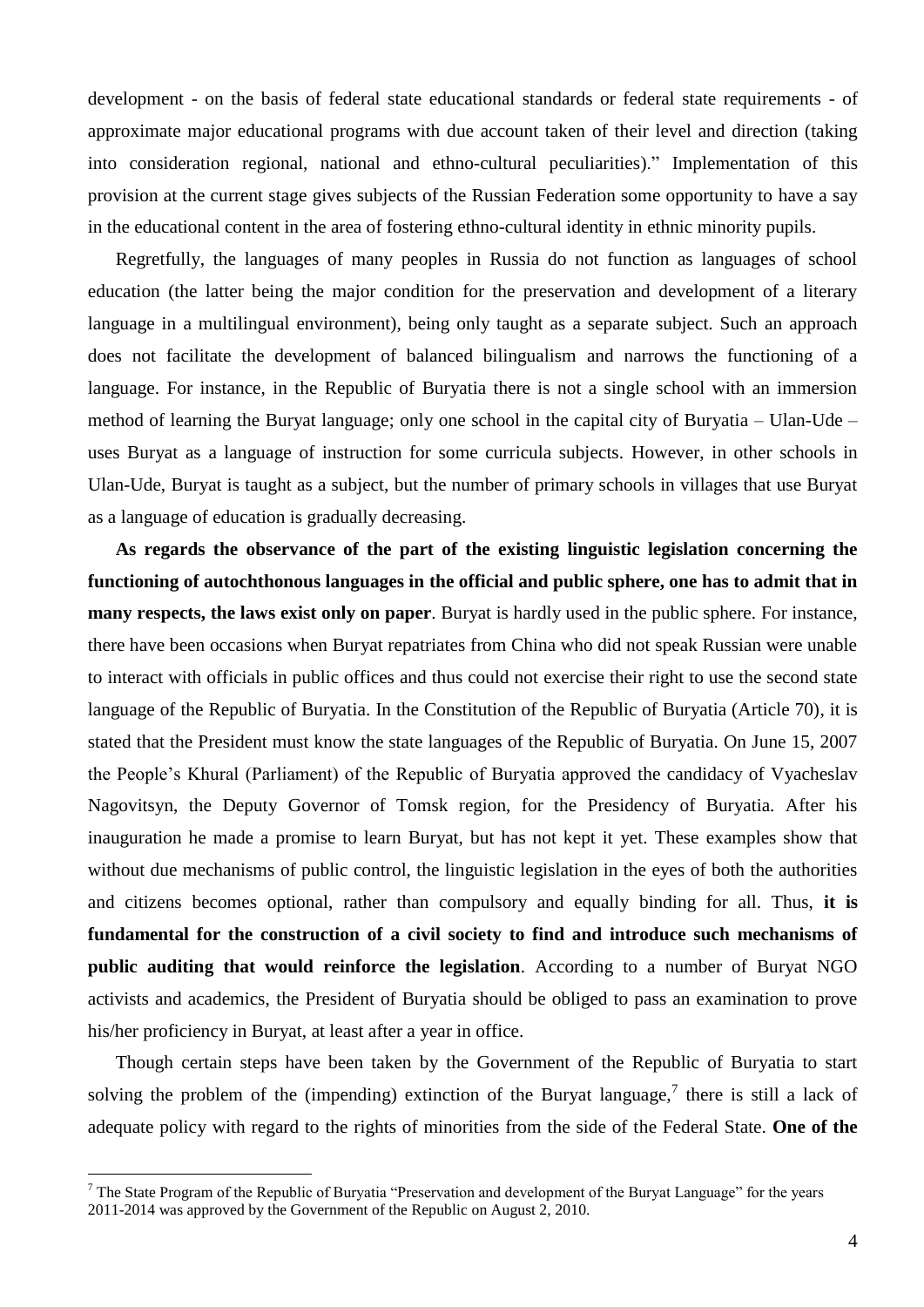**major reasons** for the invisibility of the problem of minority rights to policy makers on the federal level is **a substantial underrepresentation of ethnic minorities in power** and thus, **their inability to influence the political process.** 

Lack of adequate national policy on the federal level remains an unsolved problem, resulting in a worsening of the situation concerning the observance of linguistic rights of minorities in the regions. Under current circumstances, minorities have no means of persuading national decision-makers to enforce the existing laws in the field of protection of minority languages, let alone adopt new laws in compliance with European standards. For instance, the State Program of the Republic of Buryatia entitled "Preservation and development of the Buryat Language" for the years 2011-2014 states that projects aimed at the development of the Buryat language will be financed from the regional budget, and only *"after ratification by the Russian Federation of the European Charter for Regional or Minority Languages will prerequisites be created for co-financing from the federal budget."*

#### 2.2. Ethnic representation in the Russian Federation

Formally in contemporary Russia, ethnic representation does not serve as a principle of organization of representative power. By law, ethnic representation is recognized as "contradictory to the principle of equal representation and, therefore to the fundamental principle of the equality of citizens." However, in fact, this means that in the Russian Federation there are no constitutional means of protection of the interests of minority peoples that make up one-fifth of the country's citizens. The issue of ethnic representation is institutionalized according to the level of power: in federal, regional and local bodies. The *Soviet of Nationalities* established by the Bolshevik State, which used to perform the functions of the representative power, does not exist any more in modern Russian legislation. Formally, its current successor is the *Soviet of Federation*, the upper chamber of the Russian Parliament, which, however, represents the regions of Russia, but not its peoples. The Soviet of Federation consists of 178 representatives of the subjects of the Russian Federation, including 27 national-territorial autonomies (of whom only 13 are representatives of the so-called "titular nationalities"). Not all the peoples of Russia are represented on party lists in the State Duma of the fifth convocation. According to many observers, a proportional electoral system based on the principles of equal representation leaves not only minorities, but whole regions no chance to elect their own MP. Thus, **the institutional problems in the organization of the system of representation of peoples in the Parliament make it practically impossible for minorities to protect their interests.** According to a number of scholars, it is *"the scanty representation of minorities in the supreme executive bodies and their too weak voice in the legislative body that is the reason for the prevalence of unitary-chauvinistic views in the process of making decisions on ethno-political issues in the country."*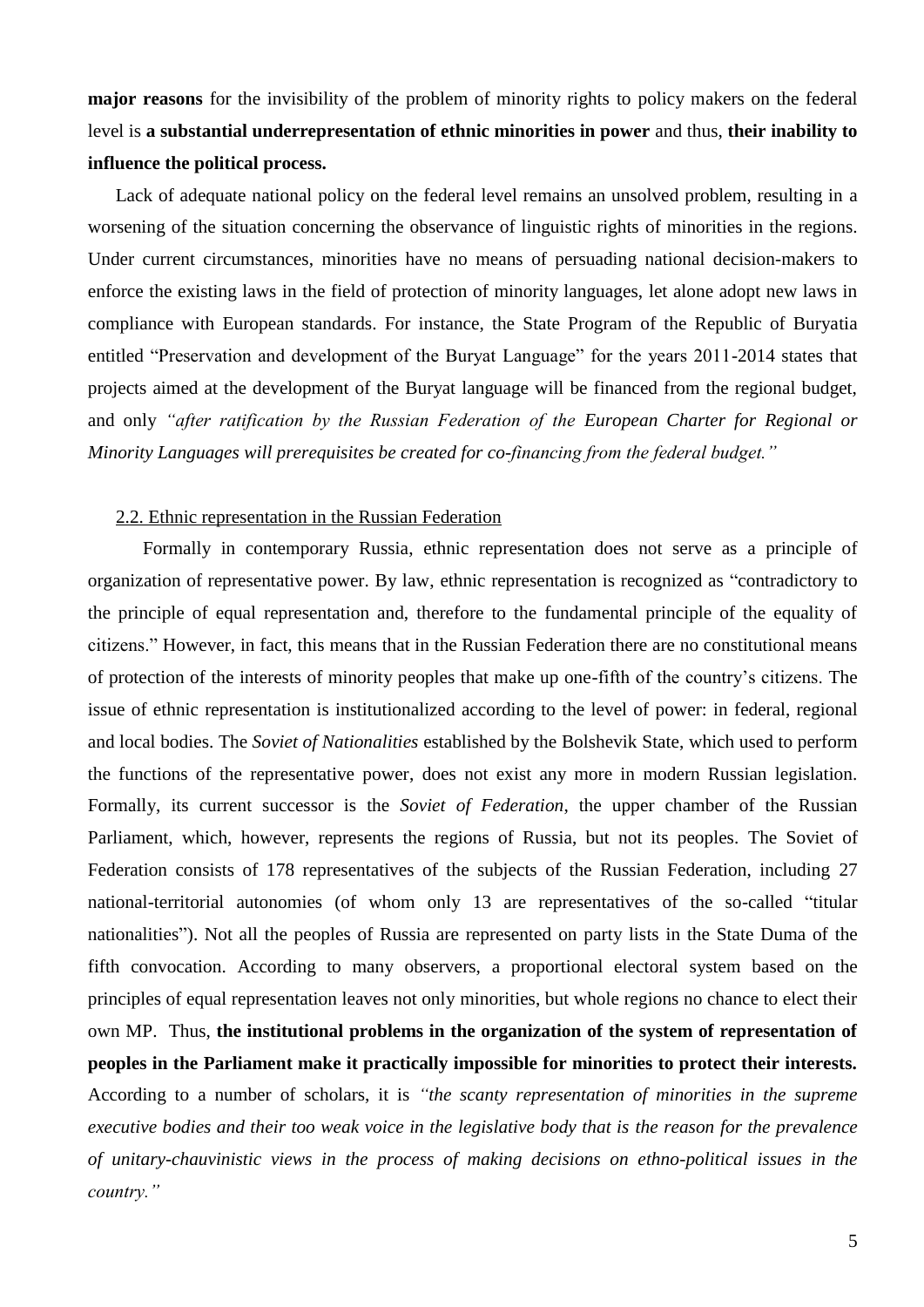However, representation of different ethnic groups is more balanced on the regional level as the example of the Republic of Buryatia shows. The People's Khural of the Republic of Buryatia is a one chamber parliament consisting of 65 members. There is an approximately equal representation of the main peoples in the parliament of the Republic. Members of the fourth convocation in December 2007 included 31 Buryats, 30 Russians, 1 Evenk, 1 Dagestanian, 1 Georgian and 1 German.

#### 2.3. State institutions in charge of national policy

The State Duma includes a *Committee for the Affairs of Nationalities*. Two of its members – the Vice Chairperson and a member - represent ethnic minorities. Nevertheless, the committee is considered to be one of the least popular among MPs. It consists of only 8 members, whereas, for instance, the Committee on the Budget is comprised of 43 MPs. There is no Committee on Nationalities in the Soviet of Federation. Minorities are scarcely represented in the supreme bodies of executive power. Among the heads of federal ministries and agencies, there are 17 representatives of ethnic minorities. Four of them are ministers of the Government of the Russian Federation (out of 16 ministries), five are deputy ministers, two are the heads of federal agencies, and one is a head of federal services (out of 34). There are no representatives of minorities among the heads of State Committees and their deputies. Obviously, the ethnic diversity of the country requires that the amendments to the electoral system should be adopted in order to guarantee representation of minorities in Parliament irrespective of their share in the population. A broadened Committee for the Affairs of Nationalities comprised of representatives of Russia's minorities would become one of the actors of positive change in the national policy of the country.

The Ministry for the Affairs of Federation, National and Migration Policy was disbanded by the Decree of President Putin of October 16, 2001. Its functions were divided between the Ministry of Interior, the newly established Federal Migration Service and the Ministry of Regional Development. In the wake of the nationalist riots at Moscow's Manezhnaya Square on December 11 last year, the issue of working out an updated concept of interethnic policy was raised. Soon after the events, the State Council of the Republic of Tatarstan came up with a suggestion to form a new Ministry of Nationalities. According to a recent statement of the head of the Council, Farid Mukhametshin, "*Every ethnic group has its own problems, including the protection of its language, culture and traditions. It would be easier for the Ministry of nationalities to solve these issues.*" Although that idea has not been realized, it still has a lot of supporters in the regions.

In March this year, the decision was made to create, under the auspices of the Government, a *Council on Interethnic Policy*. It was supported by minority communities hopeful that the new body would deal with the issues of interethnic relations *"on an everyday basis, not from Manezhnaya to*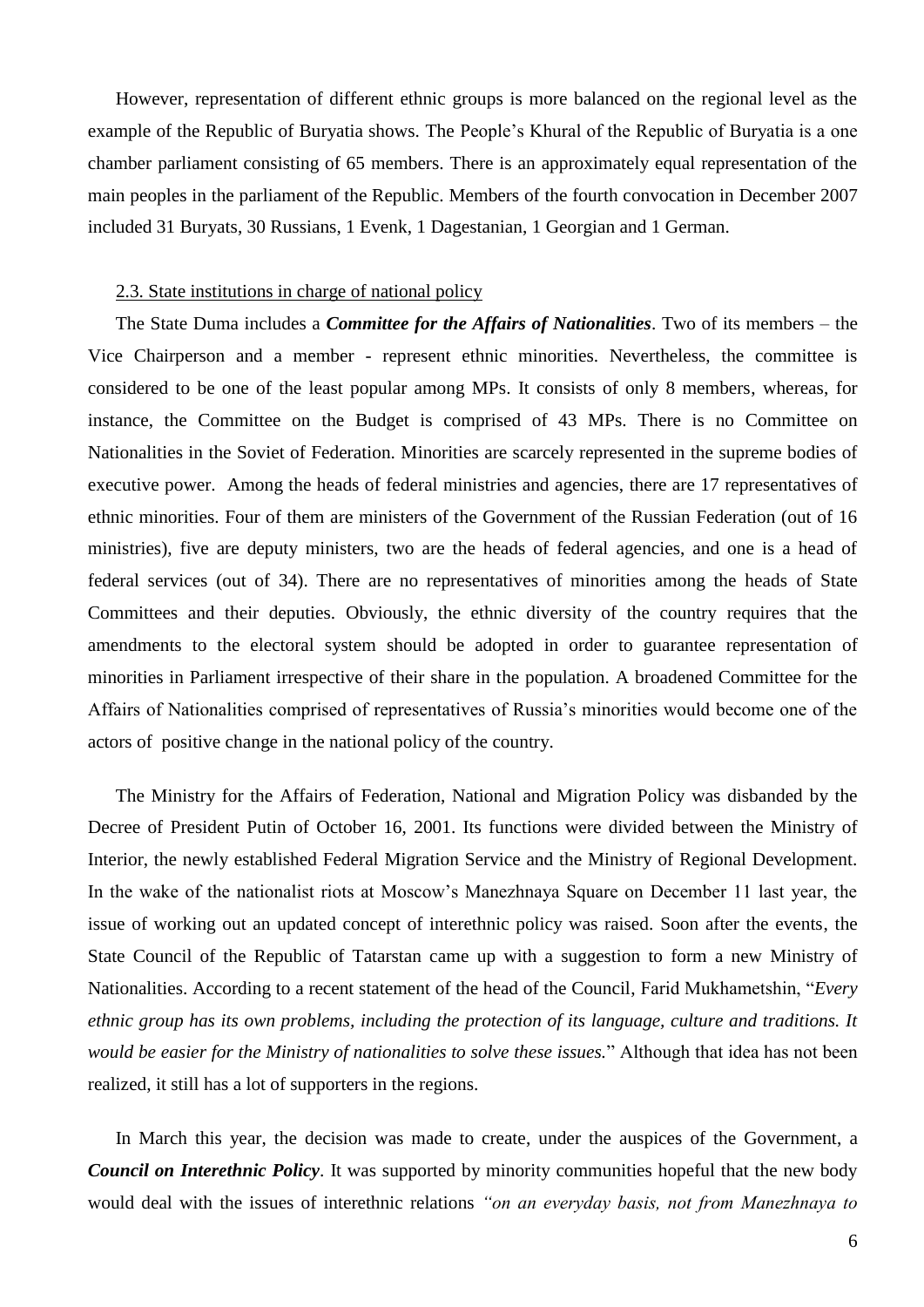*another problem."* A document that stipulates creation of an *Interethnic Relations Department under the Russian Federal Ministry of Culture*, was adopted recently by the Government. It is envisaged that the new Department will coordinate the government's efforts in the field of interethnic relations and carry out governmental strategies concerning the subject. It is fundamental for the successful work of the newly formed structure to involve minorities in the policy-making process not only by establishing efficient cooperation with its regional departments, but also by providing substantial ethnic representation in the federal office. As for the Council on Interethnic Policy, as a joint consultative body comprised of representatives of the federal government and of ethnic minorities' organizations, it would fulfill the aspirations of minority communities desperate to be heard on the federal level.

The issues of education in minority languages and culture are within the competence of the Ministry of Education of the Russian Federation. On the regional level, regional ministries of education are responsible for implementation of educational policies laid down by the Federal Government and for working out strategies of education in the indigenous languages. Other issues concerning ensuring cultural rights and interethnic relations are within the competence of the Ministry of Culture – on federal and regional levels, and of special committees. In the case of the Republic of Buryatia, this function is performed by the Committee on Inter-Ethnic Relations and the Development of Civil Initiatives.

A number of NGOs are active in the field of minority rights, implementing activities aimed at revitalization of the Buryat language. Sometimes the regional government allocates grants to these groups for different projects, like printing bilingual books or production of Buryat language cartoons, but there is still a potential for further, wider cooperation.

One of the main barriers to the effective functioning of these institutions in the area of fostering cultural and linguistic rights of minorities is the absence of direct financial responsibility of the federal state (stipulated in the federal budget) for support for the indigenous languages and cultures of ethnic minorities in Russia. Under the current system of budget committees and responsibilities adopted in Russia, many of the budget responsibilities of the state are being transferred from the federal budget to regional and local ones without adequate support from authorities with due financial, fiscal and other resources. As a result, many of the minority rights are not being observed because regional budgets usually suffer from a deficit. Thus, the regional authorities are unable to satisfy the numerous and various needs of minorities, ranging from the publishing of books (especially language manuals, dictionaries and children's books) and organization of education in the native language to the provision of a substantial presence of indigenous languages in the media. For instance, in the Republic of Buryatia, there are no Buryat TV or radio channels, no Buryat publishing trusts, and only one Buryat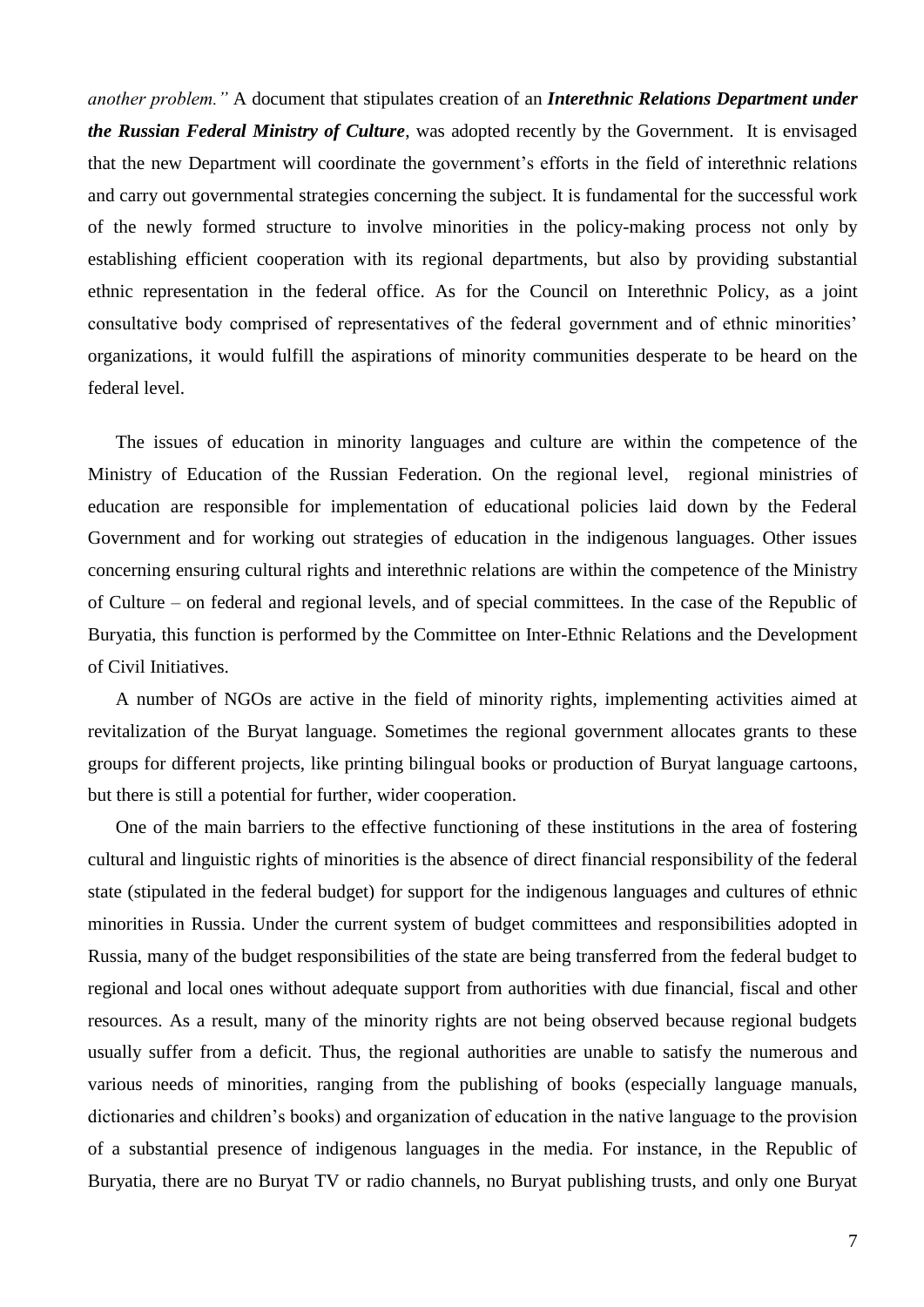newspaper. National television broadcasts in Russian, with only short news releases in Buryat. In the past it was possible to produce other shows in Buryat, including children's shows, with the support of the federal budget, but several years ago by the decision of the director of the All-Russian State Television and Radio Company, all other shows in autochthonous languages except news were to be financed via regional budgets.

The major reason for the dissolution of the Ministry of National Policy in 2001 was its inefficiency as a bureaucratic structure and inability to solve interethnic problems. Thus, **the main challenges**  facing the new institution, as well as other institutions in charge of the national policy would be **(1) establishing of efficient interaction with regional governments and parliaments and (2) providing for the involvement of ethnic minorities' organizations and other NGOs, especially Human Rights organizations in the formulation, adoption, application and evaluation of protection policies, as well as policies fostering their rights at international, national and local levels.** 

#### **3. The Relevance of Polish Experience**

Contemporary Poland provides a relevant example of effective legislation in the area of minority rights and the adequate state management of ethnic, linguistic, cultural and religious diversity. The European Commission highly acknowledged the efforts of the Polish state to secure minority rights when endorsing its acceptance into the European Union, expressing no concerns regarding minority protection and its execution in Poland, just as it saw no reason for concern in other candidate countries such as Cyprus or Malta.

The Polish experience in the protection of minority languages is of significant interest to countries with a similar experience of transition from communism to liberal democracy, as in such situations there is a dramatic shift in policy from complete non-recognition of minorities to the institutionalization of minority rights. Although it is impossible to simply introduce the same solutions and policies in another country, methods and ideas that have proved effective in the challenging and delicate area of minority protection and interethnic relations are surely worth studying. In this context, the Polish dialogue-oriented approach to the interaction of state institutions and minority NGOs can be recommended to be adopted in Russia. It can help fill the gap now separating policy makers in the field of national policy and minority communities, transforming their relations from confrontation to cooperation.

The presence of national minorities always constitutes a challenge in terms of relating to their members' place and rights in the majority society. A range of approaches to this issue can be found in the history of Europe – from such extremes as extermination of minorities through the ignoring of their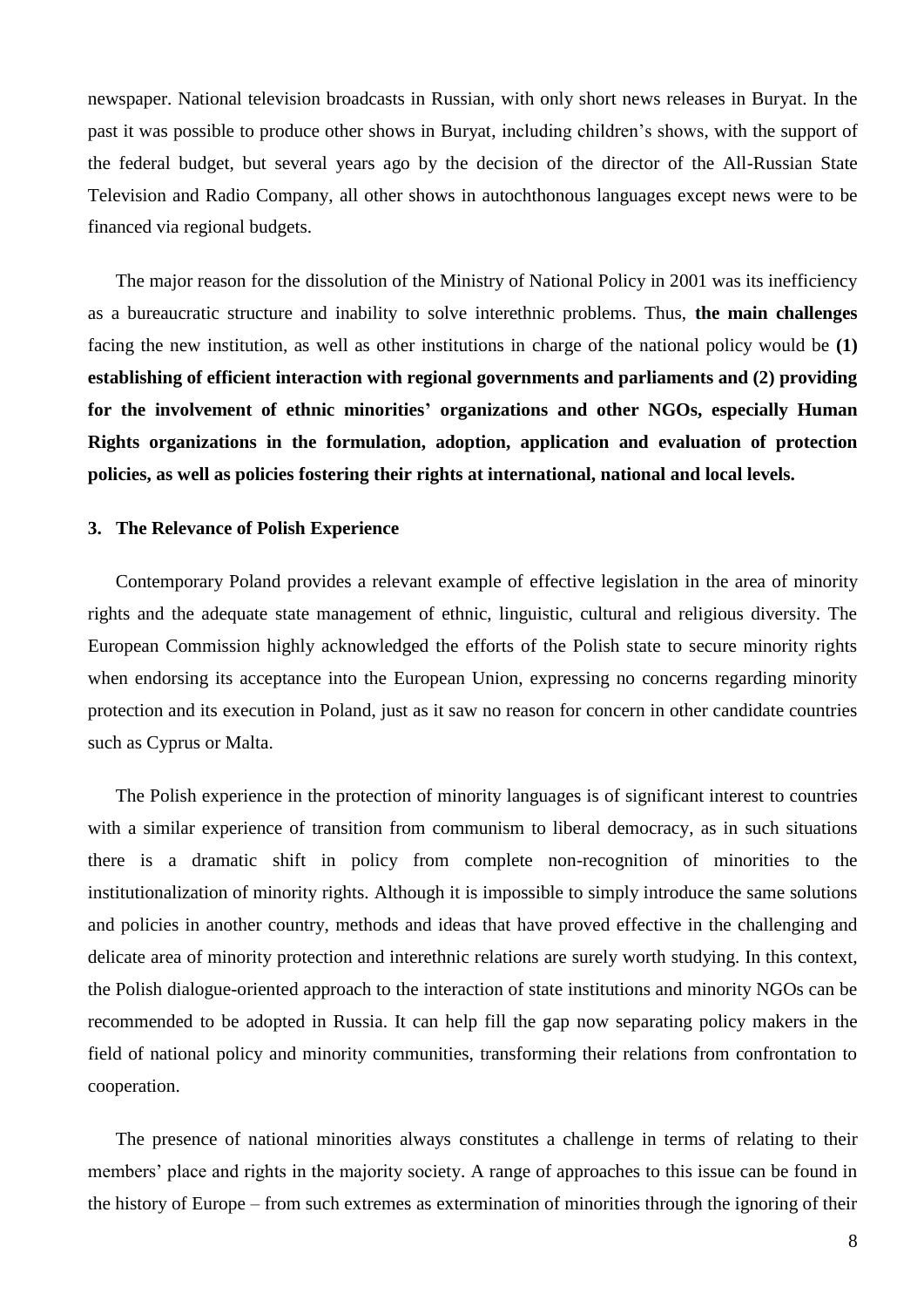ethnic identity to regulation and programs fostering their recognition or special protection. The post-1945 international (and European) system of protection of minorities was based on the prohibition of discrimination (including ethnic and racial discrimination) and the principle of equal legal rights for every citizen. This has been reflected in the main human rights documents, none of which made any reference to national minorities. A major shift in the philosophy of minority rights took place in Europe in the 1990s. New documents concerning the protection of minority rights issued by the United Nations Organization, Council of Europe, OSCE, European Union (European Communities) as well as other international organizations served as a positive response to the revival of ethnic consciousness in Europe.

#### 3.1. Legal framework

<u>.</u>

Poland's commitment to the protection of national minorities is expressed in the following legal acts:

1) the *Constitution* of 2 April 1997, which sanctions the principles of ethnic and national minority protection and the state's obligations in this area.<sup>8</sup> Minority protection as guaranteed by Article 35 contains positive state obligations to guarantee that *members of minority groups can exercise their right to cultural development (language, traditions, customs) and grants them the right to establish organizations, and also to participate in decision making in issues concerning maintaining their cultural and religious identity*;

2) the *Act of 6 January 2005 on National and Ethnic Minorities and on the Regional Language*. 9 The Act regulates issues of relating to the maintenance and development of national and ethnic minorities' cultural identity and regional language. It lays down the framework for realization of the principle of equal treatment of individuals irrespective of their ethnic background. One of the many important issues that the Act defines is the concept of a national and ethnic minority and lists the groups which the state has officially recognized as such. It also provides detailed regulations concerning bilingualism in the minority and regional languages and the methods of realization of educational and cultural rights. It lays out the responsibilities of the administration and prescribes the conditions of conducting political consultations with minority communities. The Act changed the organizational foundations of minority policy, established new institutions and created the basis for the

<sup>8</sup> The Constitution of the Republic of Poland of 2nd April, 1997 as published in *Dziennik Ustaw* No. 78, item 483.

<sup>&</sup>lt;sup>9</sup> The Act on National and Ethnic Minorities and on the Regional Language (adopted by the Sejm of the Republic of Poland on 6 January 2005).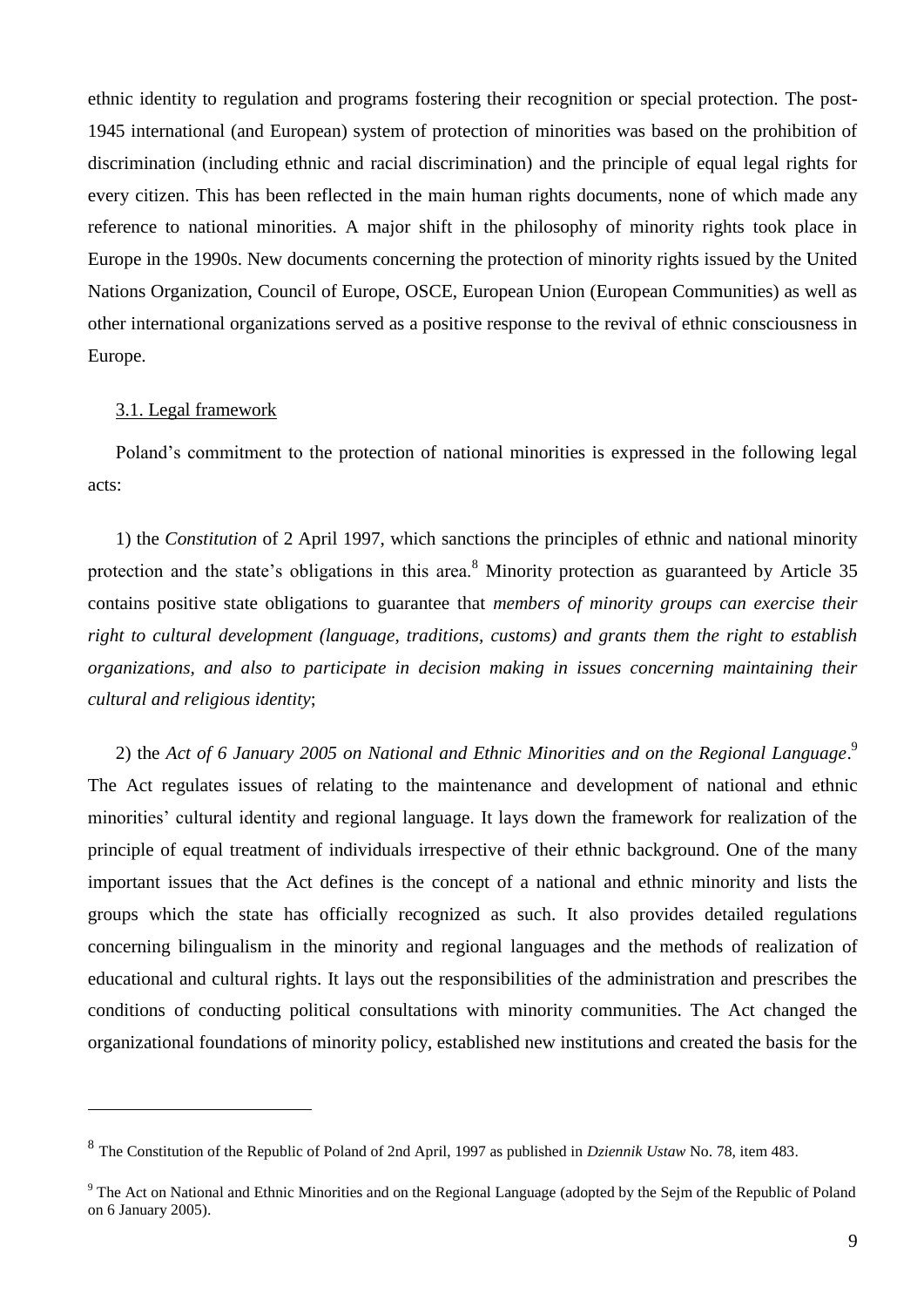realization of new minority rights. Its adoption represented a purposeful institutional reform of state policy regarding minorities;

3) the *bilateral treaties* on the protection of national minorities, which the country signed with all its neighbors and other Central-Eastern European countries after 1989;

3) a number of *legal acts concerning the rights of individuals belonging to national and ethnic minorities* adopted in the 1990s. The acts comply with European standards, particularly with the Council of Europe Framework Convention for the protection of National Minorities (1995). Minority communities and their organizations are accepted as distinct subjects of public life and their members have been granted the right to unrestricted and public expression of their ethnic affiliation.

3.2. Polish state institutions in charge of national policy

The *National and Ethnic Minorities Committee of the Sejm* (the lower chamber of Parliament) of the Republic of Poland *"deals with matters concerning maintenance of cultural heritage of national, ethnic and linguistic minorities, protection of their rights as well as implementation of the principle of equal treatment of persons regardless of their ethnic and racial origin or nationality."*

Minorities have their representation in the Sejm, including the Committee and its Presidium. It is possible for the minorities to create electoral blocks and nominate candidates during elections from their minority cultural organizations. In the present term, the German minority comprises a separate parliamentary bloc, and, furthermore, 10 MPs from the Kashubian minority were nominated for the elections by minority cultural organizations. Representatives of other minorities are being elected on the lists of political parties. In connection with this, minority rights activists have appealed to Parliament with a suggestion to adopt the practices of the Romanian and Croatian Parliaments, where special quotas (of seats) are allotted for representatives of minorities.

Minorities, such as Belarusians, Germans, Lithuanians, Ukrainians and Kashubians are well represented in elected councils (*sejmiki*) in Polish regions (*wojewodztwa*), holding the majority of ballots in some regions.

**On the executive level,** there is the *Department for Denominations and National and Ethnic Minorities* at the Ministry of Interior and Administration responsible for coordination of government activities aimed at creating adequate conditions for national and ethnic minorities.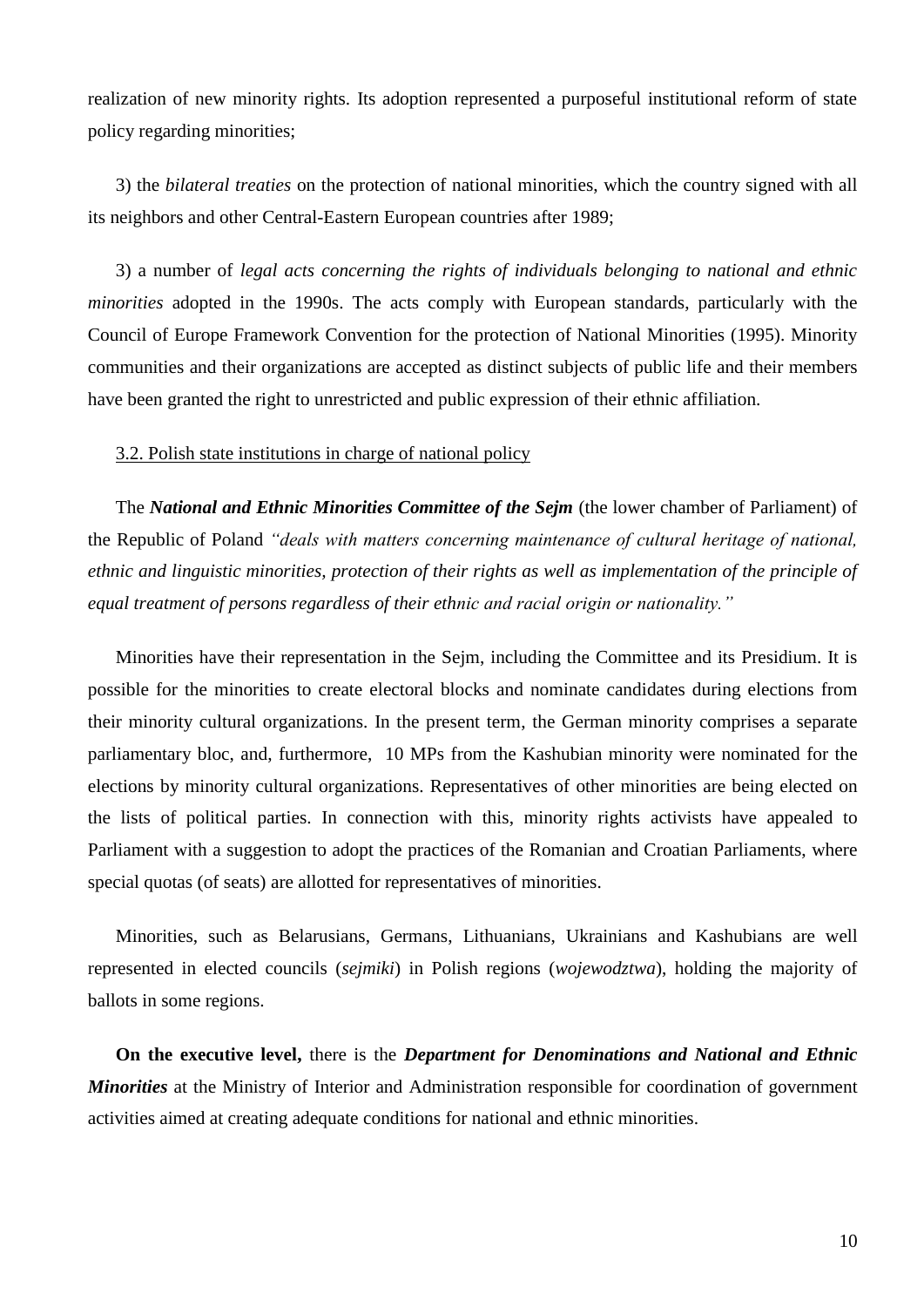The Department's main responsibilities are:

- to coordinate activities pursued by government administration bodies dealing with ethnic and national minority issues;
- to assess and propose solutions aimed at ensuring the rights and satisfying the needs of national and ethnic minorities;
- to prevent any infringement of minority rights;
- to prepare studies on the situation of national and ethnic minorities in Poland;
- to publish on the subject of national and ethnic minority issues and problems and to inform the Polish public about them.

An important role in the system of minority rights regulation is played by the *Joint Government and National and Ethnic Minorities Commission,* which was created on the basis of the Act of 6 January 2005 as an opinion-making and consultative body. The Commission consists of representatives of the Government and of national and ethnic minorities and a regional language speaking minority (Kashubian).

### 3.3.Other forms of institutional guarantees. The role of audit institutions and NGOs

Audit institutions play a significant role in the observance of Human Rights and the Rights of Minorities. In the Polish administrative system, auditing functions in the field of minority protection are executed by:

1) The *Human Rights Defender* **(Ombudsman)**, who is the constitutional authority for legal control and protection. The Human Rights Defender safeguards human and civic freedoms and rights specified in the Constitution and other legal acts;

2) The *Supreme Control Chamber*, which is the top independent state audit body whose mission is to safeguard public spending. In 2009 the Office initiated auditing of the *Realization of the tasks of the Act of 6 January 2005 on National and Ethnic Minorities and on the Regional Language* for the period of 2007-2010, with the aim of assessing the realization of tasks by the state authorities and local self governments in the field of preservation and development of the cultural identity of national and ethnic minorities.

Polish NGOs play an important role in activities aimed at minority protection. The *Helsinki Foundation for Human Rights* is especially notable in this respect. Since 1991 it has been organizing meetings for the leaders of minority organizations, aimed at informing minority representatives about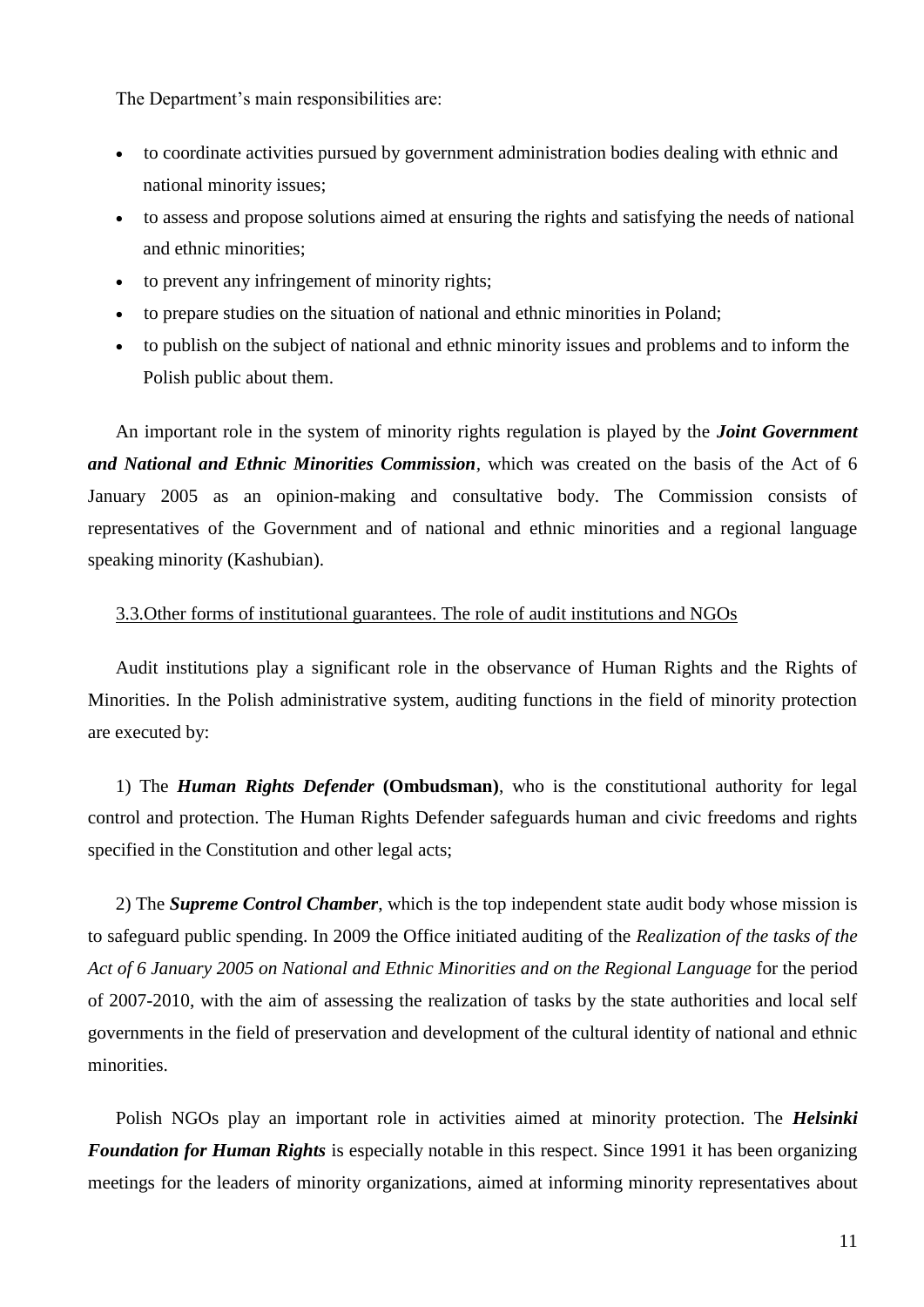their rights, maintaining contacts and inter-community cooperation, and interethnic conflict resolution. The Foundation has enabled the National and Ethnic Minorities Commission to make contacts with all minority communities in Poland. It is worth mentioning that the current state policy regarding minorities in Poland, institutionalized in the historic Act of 2005 on National and Ethnic Minorities and on the Regional Language, has been developed through the joint efforts of state authorities, minority NGOs and the Helsinki Foundation of Human Rights since the start of democratization reforms in 1989.

#### 3.4. Overview of the system of minority protection in Poland

Citizens of Poland belonging to minorities have the right to learn or be instructed in the minority language. According to the law, if there are 7 or more pupils belonging to a minority in a class, a separate class can be formed in a pre-school and secondary school with instruction in the minority language. If there are less than 7 pupils at the same level – an intra-class group should be formed. If there is one pupil in school belonging to a minority, the school principal applies to a local selfgovernment body to form an intra-school group.

Poland has a special policy to protect the cultural and linguistic rights of minorities with support from special funds. The state budget allocates additional funds to local self-government bodies to support national schools. In order to encourage local communities and schools to provide education in minority languages, schools with instruction in the minority languages receive 150 % of funding for each pupil belonging to a minority group. The Ministry of Education also provides additional funds for publication of school books in the minority languages.

Polish solutions concerning minorities' linguistic rights merit special attention. According to the Act, a minority language can be used as an auxiliary language in local self-government bodies in districts where at least 20% of the population belongs to the minority. The Act grants minorities the right to have bilingual names of localities, physiographic objects and streets. It also prescribes that there are bilingual employees in local administrative bodies, who are paid larger salaries for their expertise in the minority language.

According to many observers, since the adoption of the Act of 2005 on National and Ethnic Minorities and on the Regional Language more and more parents have expressed their desire to educate their children in the minority language and culture. Thanks to the joint efforts of representatives of the state, minority organizations and experts in the field of Human Rights to apply this law, a lot of people are being encouraged to enjoy their linguistic rights. Minority organizations receive grants from the Government for their activities: publication of newspapers, magazines,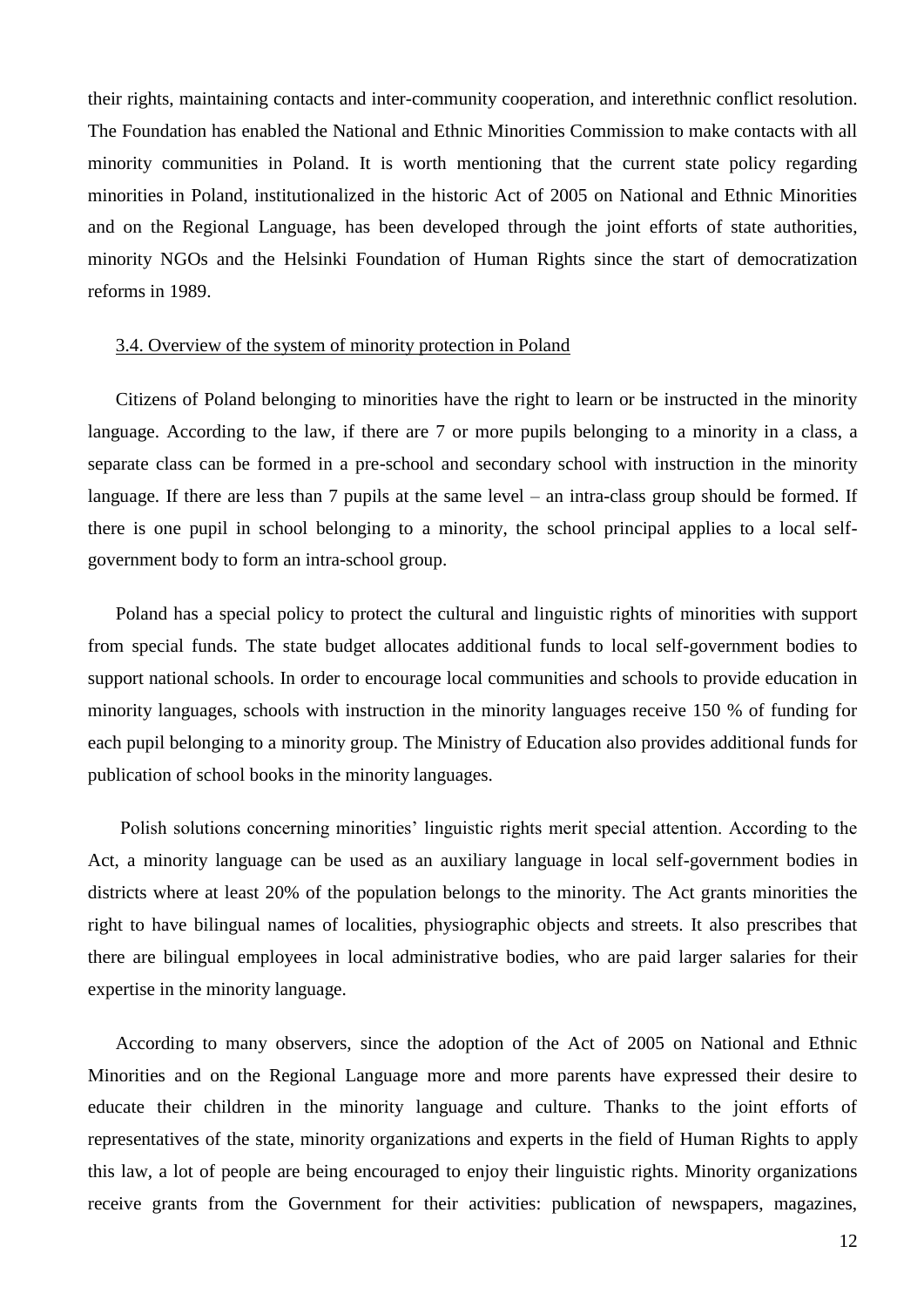almanacs, books, organization of festivals. According to the law, minority organizations are exempt from the restriction under which NGOs in Poland cannot receive grants for administrative purposes, such as for staff salaries – e.g., for book-keepers and coordinators of projects. The framework for TV and Radio shows in the minority languages is regulated by the National Broadcasting Council. Under the law, public TV and radio channels must broadcast shows in the languages of minorities. The Government also supports private channels, such as Radio Kaszebe, Radio Racja (Belarusian).

The Polish experience in institutionalization of minority rights can be of significant interest to Russia, because it presents an example of effective cooperation between the state and citizens belonging to minorities and of methods of enhancing ethnic representation at different levels of power. The Act of 6 January 2005 on National and Ethnic Minorities and on the Regional Language has become an effective legislative solution to the problem of minority protection, for it provides detailed regulations concerning bilingualism in the minority and regional languages and methods of realization of educational and cultural rights, lays out the authorities' responsibilities and prescribes interaction of authorities with minority communities in the form of political consultations. Based on the Act, a successful institutional reform of state policy regarding minorities was carried out, according to which new institutions were established, such as the Joint Government and National and Ethnic Minorities Commission, and the foundations for the realization of new minority rights were created. From the perspective of the observance of the rights of minorities, the active role of audit institutions, Human Rights NGOs and minority cultural organizations is especially valuable.

#### **4. Conclusions and Recommendations**

Summarizing the results of the research, it is important to point out the *key problems concerning linguistic and cultural rights of the Buryat minority in Russia:* 

- lack of adequate legislation and policy with regard to the rights of minorities;
- non-observance of the existing linguistic legislation in the public sphere;
- underrepresentation of minorities in federal state institutions;
- insufficient involvement of civil society (Human Rights organizations, minority NGOs) in policy making in the field of minority protection; lack of cooperation with the state.

It is evident that to stop the process of extinction of the Buryat language and to jump-start its development, combined efforts of the state and civil society are needed. Thus, some recommendations may be proposed to different actors involved in the policy making process in order to set in motion credible and effective policies in the field of promotion of cultural and linguistic rights of minorities.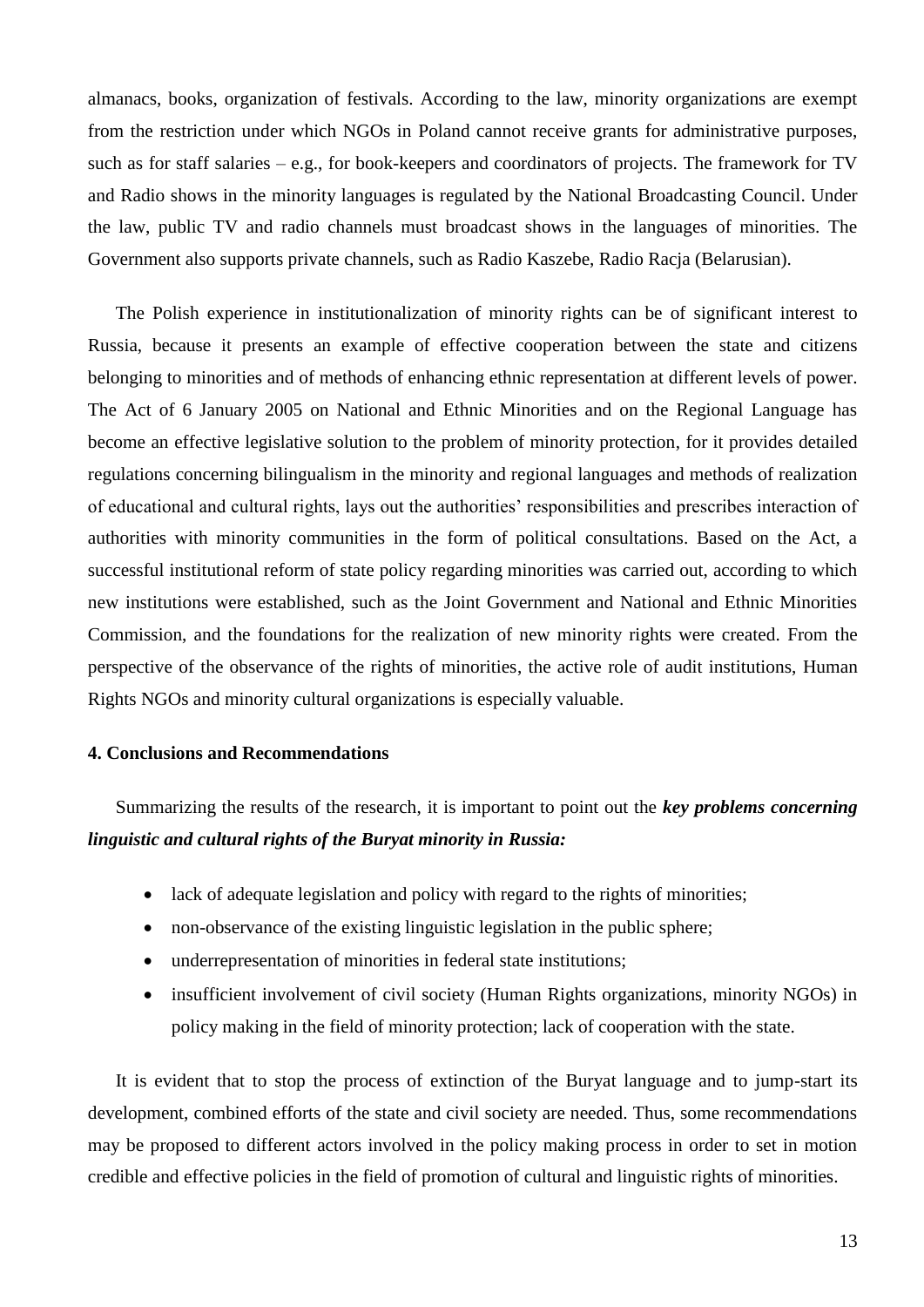#### **1. Recommendations to the Russian federal and regional state institutions**

The institution of ethnic representation is an effective instrument of national policy and a mechanism of interethnic harmony. That is why it is very important to guarantee adequate ethnic representation, so that minorities have the chance to participate in the adoption of laws concerning their cultural identity and in the implementation of policies making sure that their linguistic and cultural rights are guaranteed.

Audit institutions should play a more significant role in the observance of the Rights of Minorities. It is also fundamental to involve NGOs dealing with cultural and linguistic minorities' issues, as well as Human Rights organizations in the formulation, adoption and implementation of protection policies, as well as policies fostering their rights at international, national and local levels. The effective participation of these communities in such activities can result in better management of the area's human, social, and economic resources, as well as better control of national and local government actions in order to guarantee the observance of linguistic and cultural legislation.

A recent initiative by MPs of the Parliament of Tatarstan, who suggested creating a government body responsible for national policy in Russia, deserves special attention. Since the dissolution of the Ministry for the Affairs of the Federation, National and Migration policy on 16 October by the decree of President Putin, no special government body has yet been named responsible for dealing with minority issues. The experiences of the Department for Denominations and National and Ethnic Minorities at the Ministry of Interior and Administration of the Republic of Poland and the Joint Government and National and Ethnic Minorities Commission, can be learnt from and effective policies can be adopted.

#### **2. Recommendations to Russian NGOs in the field of Human Rights**

Human Rights organizations can play an important role not only in educating representatives of minorities about their rights but also as mediators bringing together state institutions and minority communities to create a dialogue aimed at drawing up and applying effective policies. The experience of the Helsinki Foundation for Human Rights can be studied in this respect.

## **3. Recommendations to minority organizations**

There is a famous expression from Soviet literature, *"Salvation of the drowning is in the hands of the drowning themselves."* In respect of the minority organizations, this means that they should become active participants in the policy making process. It also means that they should use legal forms